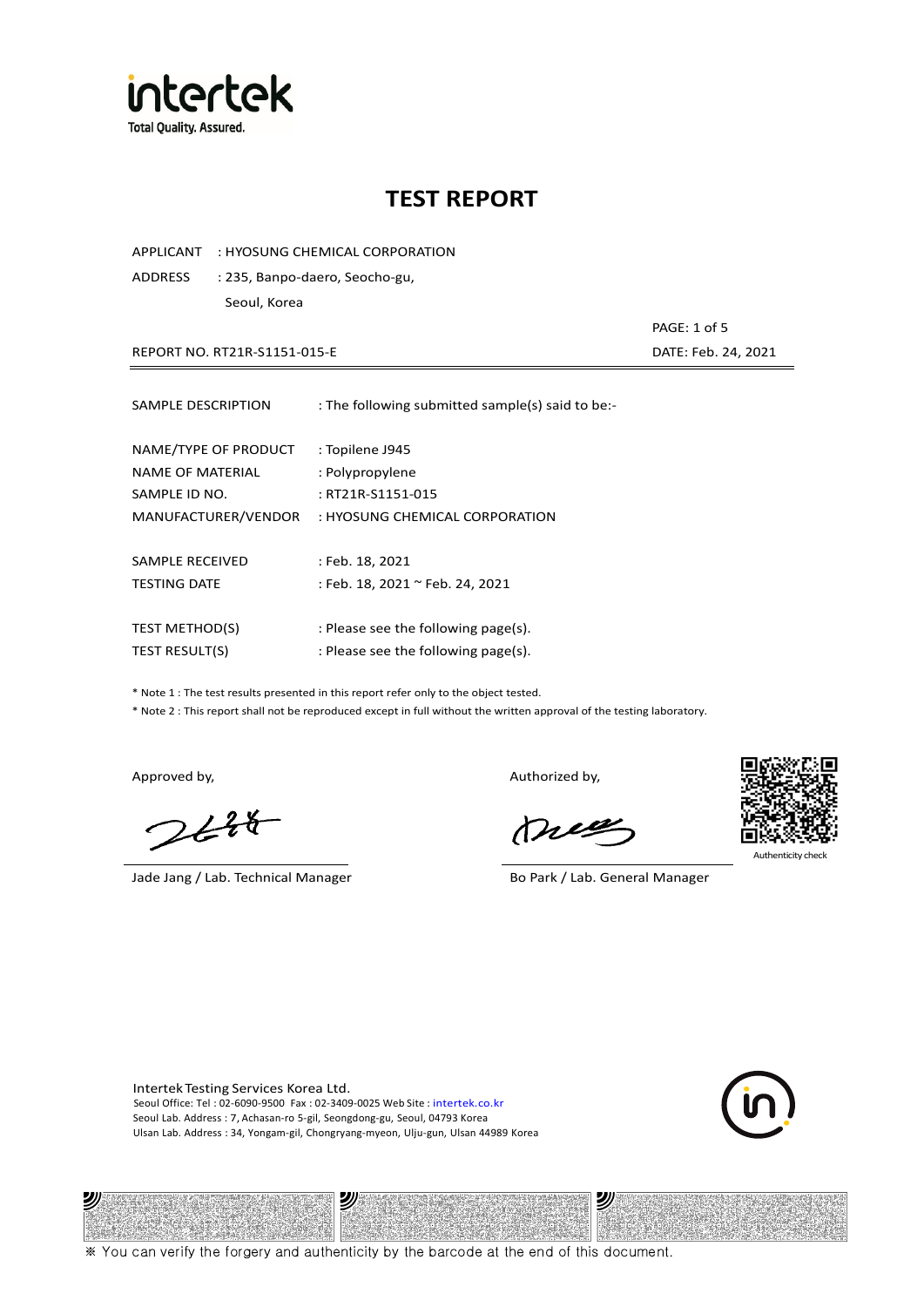

REPORT NO. RT21R-S1151-015-E DATE: Feb. 24, 2021

PAGE: 2 of 5

SAMPLE ID NO. : RT21R-S1151-015

SAMPLE DESCRIPTION : Topilene J945

| <b>TEST ITEM</b>                        | <b>UNIT</b> | <b>TEST METHOD</b>                                                                                                                          | <b>MDL</b> | <b>RESULT</b> |  |  |
|-----------------------------------------|-------------|---------------------------------------------------------------------------------------------------------------------------------------------|------------|---------------|--|--|
| Cadmium (Cd)                            | mg/kg       | With reference to<br>IEC 62321-5 Edition 1.0 : 2013.                                                                                        | 0.5        | N.D.          |  |  |
| Lead (Pb)                               | mg/kg       | by acid digestion and<br>determined by ICP-OES                                                                                              | 5          | N.D.          |  |  |
| Mercury (Hg)                            | mg/kg       | With reference to<br>IEC 62321-4: 2013/AMD1:<br>2017, by acid digestion and<br>determined by ICP-OES                                        | 2          | N.D.          |  |  |
| Hexavalent Chromium (Cr <sup>6+</sup> ) | mg/kg       | With reference to<br>IEC 62321-7-2<br>Edition 1.0 : 2017,<br>by alkaline/toluene digestion<br>and determined by UV-VIS<br>Spectrophotometer | 8          | N.D.          |  |  |
| Polybrominated Biphenyl (PBBs)          |             |                                                                                                                                             |            |               |  |  |
| Monobromobiphenyl                       | mg/kg       |                                                                                                                                             | 5          | N.D.          |  |  |
| Dibromobiphenyl                         | mg/kg       |                                                                                                                                             | 5          | N.D.          |  |  |
| Tribromobiphenyl                        | mg/kg       |                                                                                                                                             | 5          | N.D.          |  |  |
| Tetrabromobiphenyl                      | mg/kg       | With reference to<br>IEC 62321-6 Edition 1.0: 2015,                                                                                         | 5          | N.D.          |  |  |
| Pentabromobiphenyl                      | mg/kg       |                                                                                                                                             | 5          | N.D.          |  |  |
| Hexabromobiphenyl                       | mg/kg       | by solvent extraction and                                                                                                                   | 5          | N.D.          |  |  |
| Heptabromobiphenyl                      | mg/kg       | determined by GC/MS                                                                                                                         | 5          | N.D.          |  |  |
| Octabromobiphenyl                       | mg/kg       |                                                                                                                                             | 5          | N.D.          |  |  |
| Nonabromobiphenyl                       | mg/kg       |                                                                                                                                             | 5          | N.D.          |  |  |
| Decabromobiphenyl                       | mg/kg       |                                                                                                                                             | 5          | N.D.          |  |  |
| Polybrominated Diphenyl Ether (PBDEs)   |             |                                                                                                                                             |            |               |  |  |
| Monobromodiphenyl ether                 | mg/kg       |                                                                                                                                             | 5          | N.D.          |  |  |
| Dibromodiphenyl ether                   | mg/kg       |                                                                                                                                             | 5          | N.D.          |  |  |
| Tribromodiphenyl ether                  | mg/kg       |                                                                                                                                             | 5          | N.D.          |  |  |
| Tetrabromodiphenyl ether                | mg/kg       | With reference to                                                                                                                           | 5          | N.D.          |  |  |
| Pentabromodiphenyl ether                | mg/kg       | IEC 62321-6 Edition 1.0 : 2015,                                                                                                             | 5          | N.D.          |  |  |
| Hexabromodiphenyl ether                 | mq/kg       | by solvent extraction and                                                                                                                   | 5          | N.D.          |  |  |
| Heptabromodiphenyl ether                | mg/kg       | determined by GC/MS                                                                                                                         | 5          | N.D.          |  |  |
| Octabromodiphenyl ether                 | mg/kg       |                                                                                                                                             | 5          | N.D.          |  |  |
| Nonabromodiphenyl ether                 | mg/kg       |                                                                                                                                             | 5          | N.D.          |  |  |
| Decabromodiphenyl ether                 | mg/kg       |                                                                                                                                             | 5          | N.D.          |  |  |

Tested by : Jooyeon Lee, Chano Kim, Hayan Park

Notes : mg/kg = ppm = parts per million  $<$  = Less than N.D. = Not detected ( <MDL )

ツル

MDL = Method detection limit

Intertek Testing Services Korea Ltd. Seoul Office: Tel : 02-6090-9500 Fax : 02-3409-0025 Web Site : intertek.co.kr Seoul Lab. Address : 7, Achasan-ro 5-gil, Seongdong-gu, Seoul, 04793 Korea Ulsan Lab. Address : 34, Yongam-gil, Chongryang-myeon, Ulju-gun, Ulsan 44989 Korea

沙



沙

※ You can verify the forgery and authenticity by the barcode at the end of this document.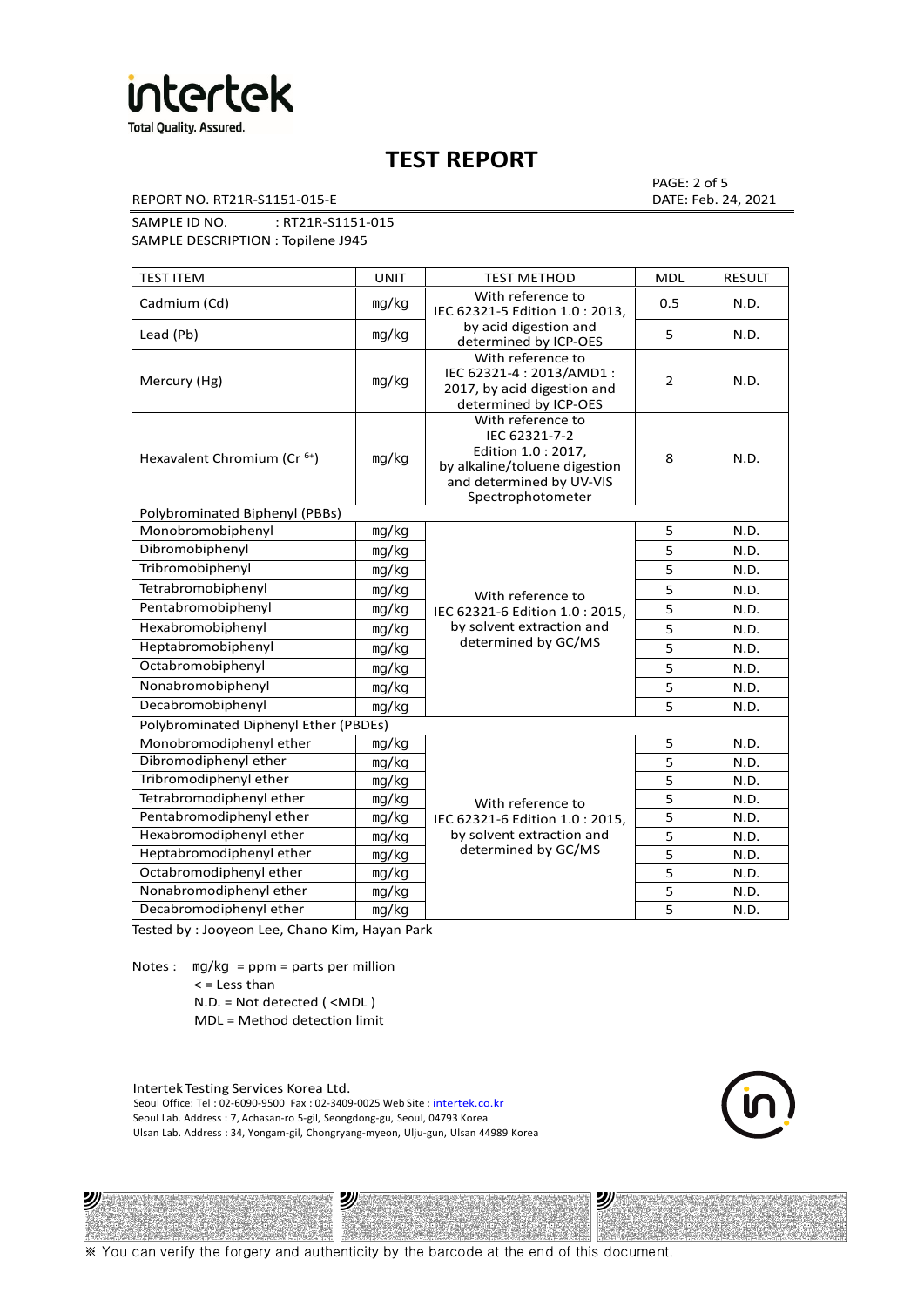

REPORT NO. RT21R-S1151-015-E DATE: Feb. 24, 2021

PAGE: 3 of 5

SAMPLE ID NO. : RT21R-S1151-015 SAMPLE DESCRIPTION : Topilene J945

| <b>TEST ITEM</b>                     | CAS NO.       | <b>UNIT</b> | <b>TEST METHOD</b>                                      | <b>MDL</b> | <b>RESULT</b> |
|--------------------------------------|---------------|-------------|---------------------------------------------------------|------------|---------------|
| Dibutyl phthalate<br>(DBP)           | $84 - 74 - 2$ | mq/kg       | With reference to<br>IEC 62321-8<br>Edition 1.0 : 2017, | 50         | N.D.          |
| Di(2-ethylhexyl) phthalate<br>(DEHP) | 117-81-7      | mg/kg       |                                                         | 50         | N.D.          |
| Benzyl butyl phthalate<br>(BBP)      | 85-68-7       | mg/kg       | by solvent extraction<br>and determined by<br>GC/MS     | 50         | N.D.          |
| Diisobutyl phthalate<br>(DIBP)       | $84 - 69 - 5$ | mg/kg       |                                                         | 50         | N.D.          |

Tested by : Hayan Park

Notes :  $mq/kg = ppm = parts per million$  $<$  = Less than N.D. = Not detected ( <MDL ) MDL = Method detection limit

\* View of sample as received;-



Intertek Testing Services Korea Ltd. Seoul Office: Tel : 02-6090-9500 Fax : 02-3409-0025 Web Site : intertek.co.kr Seoul Lab. Address : 7, Achasan-ro 5-gil, Seongdong-gu, Seoul, 04793 Korea Ulsan Lab. Address : 34, Yongam-gil, Chongryang-myeon, Ulju-gun, Ulsan 44989 Korea



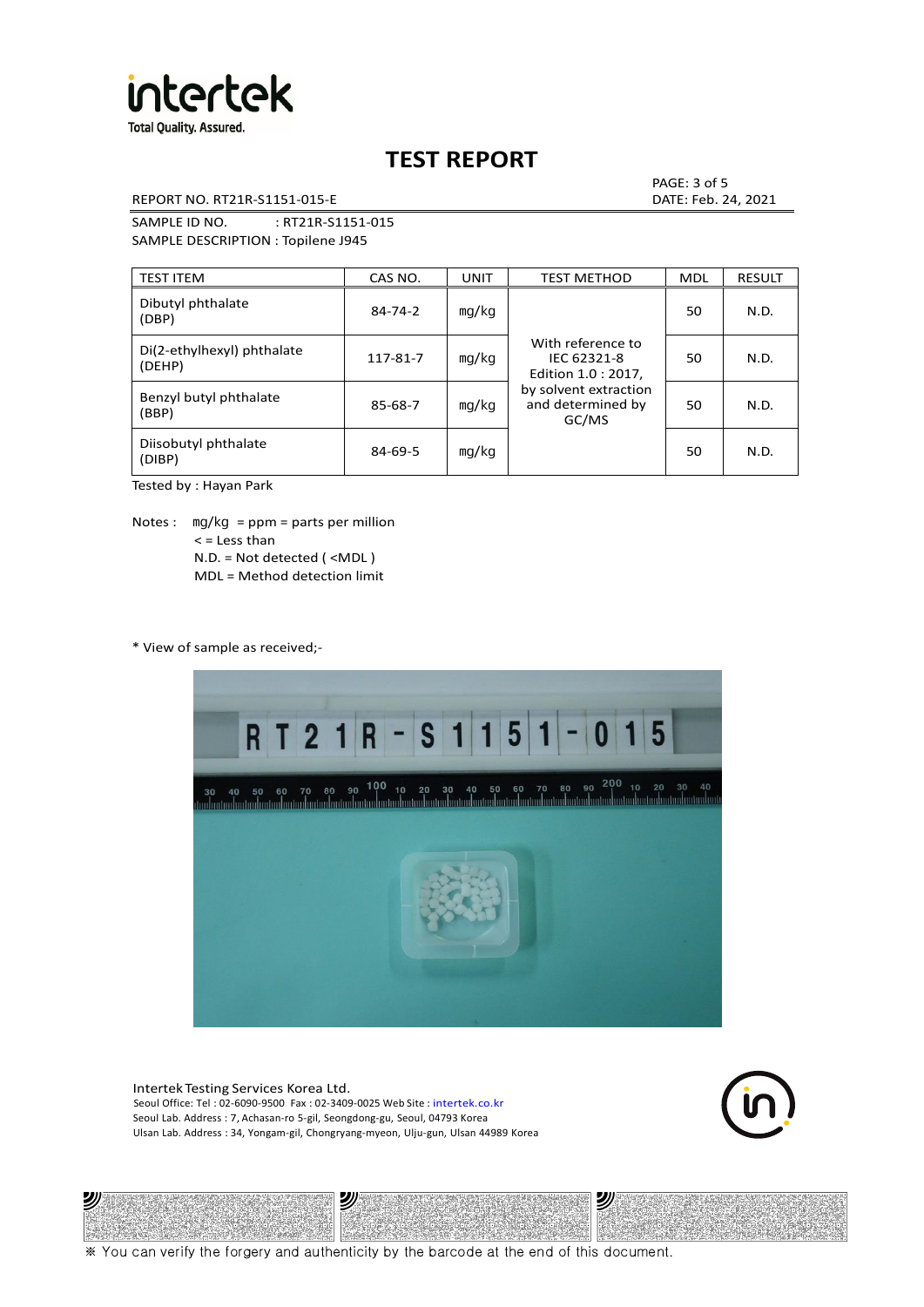

**Total Quality. Assured.** 

# **TEST REPORT**

REPORT NO. RT21R-S1151-015-E DATE: Feb. 24, 2021

PAGE: 4 of 5

SAMPLE ID NO. : RT21R-S1151-015 SAMPLE DESCRIPTION : Topilene J945



Remarks :

沙

| .<br>1 : List of appropriate acid : |               |                                                                     |  |  |  |  |
|-------------------------------------|---------------|---------------------------------------------------------------------|--|--|--|--|
|                                     | Material      | Acid added for digestion                                            |  |  |  |  |
|                                     | Polymers      | $HNO3$ , HCl, HF, H <sub>2</sub> O <sub>2</sub> , H3BO <sub>3</sub> |  |  |  |  |
|                                     | <b>Metals</b> | $HNO3$ , HCl, HF                                                    |  |  |  |  |
|                                     | Electronics   | $HNO3$ , HCl, H <sub>2</sub> O <sub>2</sub> , HBF <sub>4</sub>      |  |  |  |  |
|                                     |               |                                                                     |  |  |  |  |

\*2 : The samples were dissolved totally by pre-conditioning method according to above flow chart.

Intertek Testing Services Korea Ltd. Seoul Office: Tel : 02-6090-9500 Fax : 02-3409-0025 Web Site : intertek.co.kr Seoul Lab. Address : 7, Achasan-ro 5-gil, Seongdong-gu, Seoul, 04793 Korea Ulsan Lab. Address : 34, Yongam-gil, Chongryang-myeon, Ulju-gun, Ulsan 44989 Korea

沙



沙